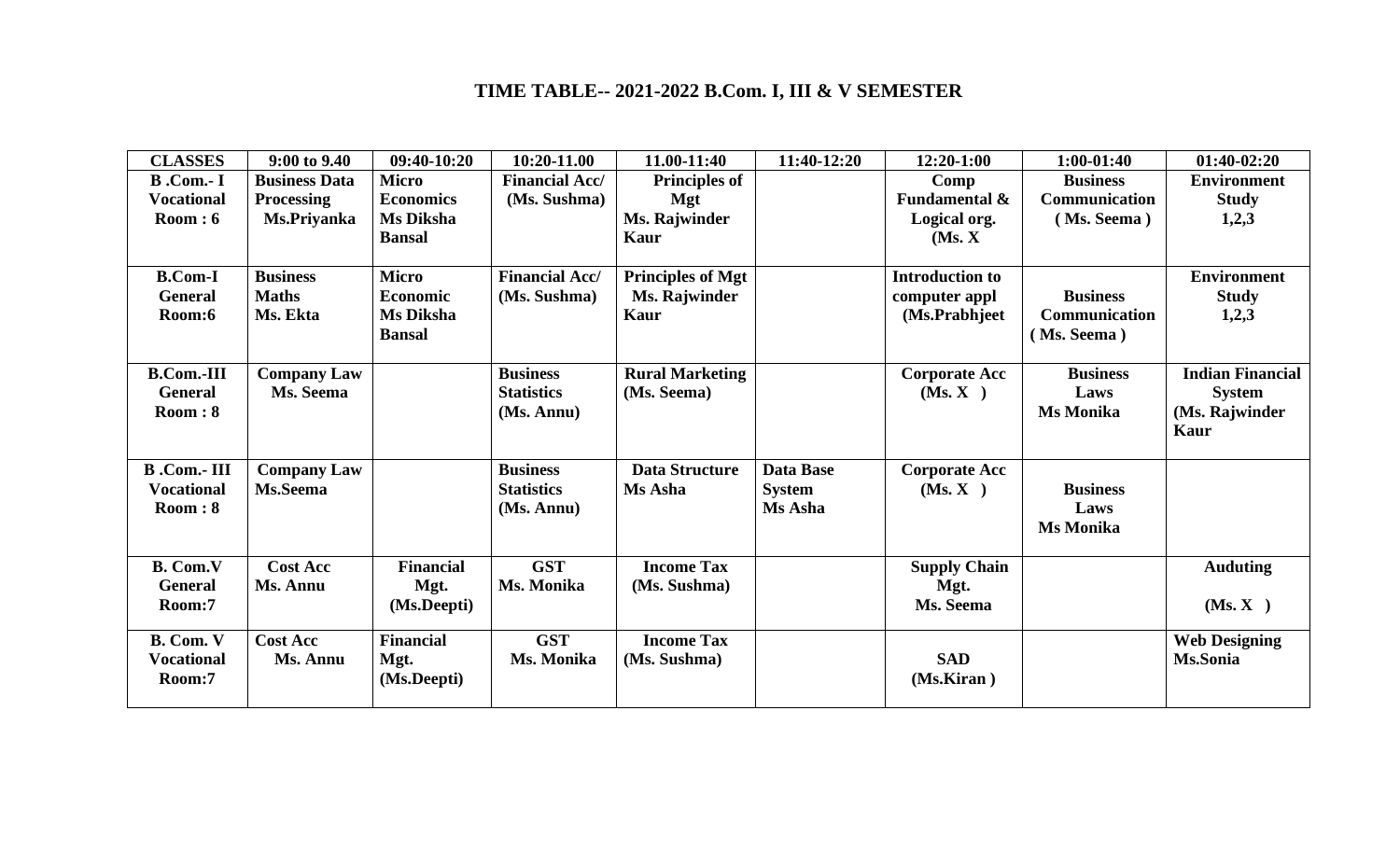| <b>CLASSES</b>              | $9:00$ to $9.40$                                    | $09:40-10:20$                                         | 10:20-11.00                                             | 11.00-11:40                                            | 11:40-12:20                                                  | $12:20-1:00$                                               | $1:00-01:40$                                                                  | $01:40-02:20$                                                |
|-----------------------------|-----------------------------------------------------|-------------------------------------------------------|---------------------------------------------------------|--------------------------------------------------------|--------------------------------------------------------------|------------------------------------------------------------|-------------------------------------------------------------------------------|--------------------------------------------------------------|
| $B.B.A. - I$<br>Room: 9     | <b>Business</b><br><b>Accounts</b><br>(Ms.Manisha)  | <b>Computer</b><br>fundamental<br>Ms. Kiran           | Viva-Voce<br>Rajwinder<br>$1 - 3$                       | Mgt.<br><b>Economics</b><br>Ms Diksha<br><b>Bansal</b> | <b>Business</b><br>Organization<br>(Ms. Deepti)              | Commun-<br><b>Skill Hindi</b><br>(Ms.Bina)                 | <b>Business Maths</b><br>(Ms. Ekta                                            | <b>Environmental</b><br><b>Studies</b><br>$4 - 6$            |
| $B.B.A.-III$<br>Room No. 10 | <b>Micro Buss Evs</b><br>Ms Diksha<br><b>Bansal</b> | <b>Buss Statistics</b><br>(Ms. Rajwinder              |                                                         | <b>DBMS</b><br>Ms.Prabjeet                             |                                                              | <b>Understanding</b><br>human<br>behavior<br>(Ms. Manisha) | <b>Buss</b><br><b>Communication</b><br>(Ms. Seema)                            | Viva-Voce<br>(Ms. Deepty)<br>$1 - 3$                         |
| $B.B.A-V$<br>Room No. 11    | <b>E-Commerce</b><br>Ms. X                          | <b>Principles of</b><br><b>Retailing</b><br>Ms. Seema | <b>Principles of</b><br><b>Banking</b><br>(Ms. Manisha) | <b>Mgt</b> account<br>(Ms. Deepty)                     | <b>Principles of</b><br><b>Production Mgt</b><br>(Ms.Manisha | <b>Business</b><br>Laws<br>(Rajwinder)                     | <b>Export</b><br><b>Procedure and</b><br><b>Documentation</b><br>(Ms. Deepty) | <b>Training</b><br><b>Report</b><br>(Ms. Manisha)<br>$4 - 6$ |

## **TIME TABLE-- 2021-2022 BBA I, III & V SEMESTER**